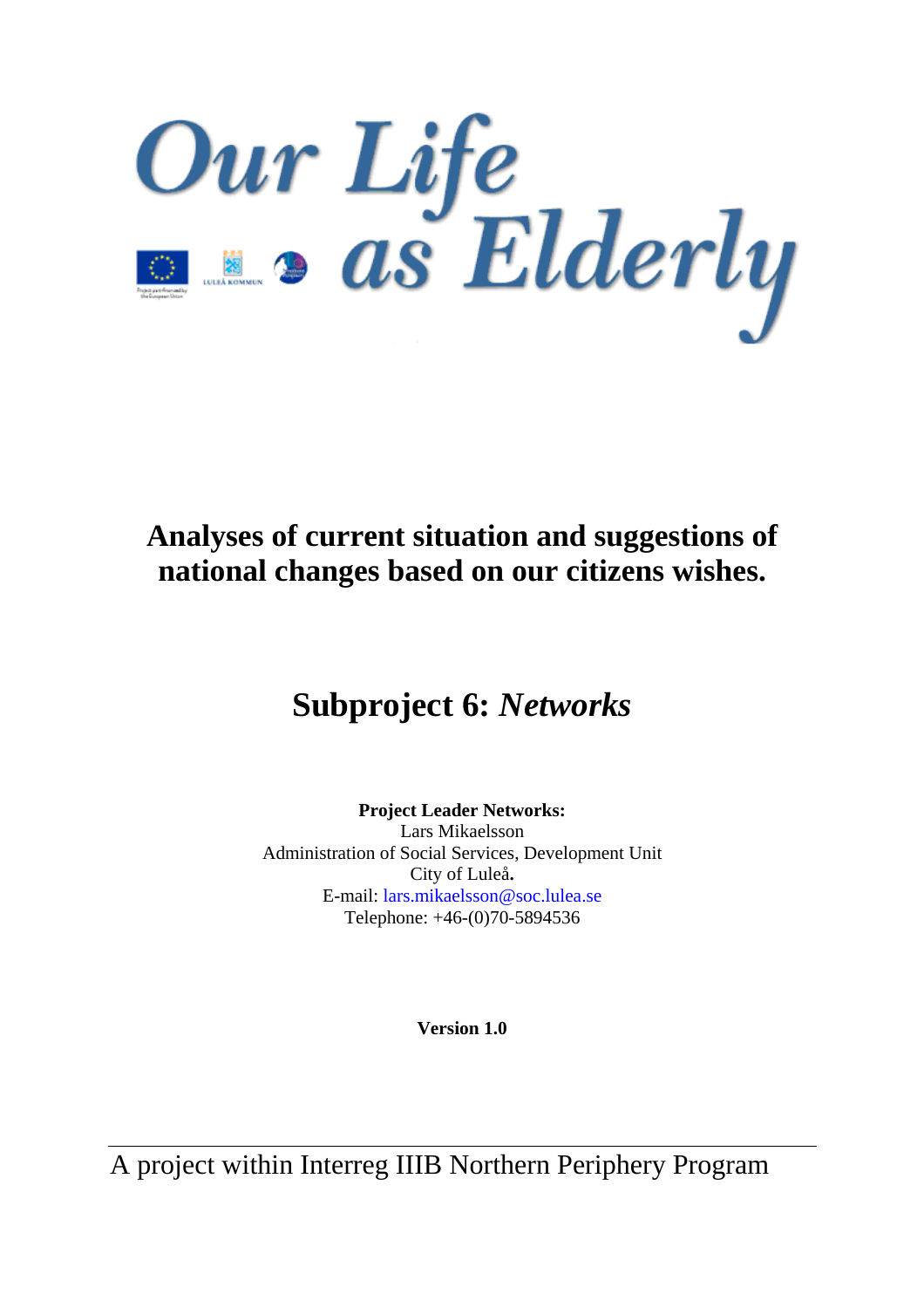|                         | 1.1        |                                                                         |  |
|-------------------------|------------|-------------------------------------------------------------------------|--|
|                         | 1.2        |                                                                         |  |
| 2.                      |            |                                                                         |  |
|                         | 2.1<br>2.2 | ANALYSES OF THE CITIZEN DIALOGUE COMPARED TO CURRENT SITUATION "OLE"  6 |  |
| 3                       |            |                                                                         |  |
|                         | 31         | ANALYSE OF THE CITIZEN DIALOGUE COMPARED TO CURRENT SITUATION "OLE"  12 |  |
|                         | 3.2        |                                                                         |  |
| $\overline{\mathbf{4}}$ |            |                                                                         |  |
|                         | 4.1        | ANALYSES OF THE CITIZENS DIALOG COMPARED TO CURRENT SITUATION "OLE" 15  |  |
|                         | 4.2        |                                                                         |  |
| 5.                      |            |                                                                         |  |

**DISCLAIMER:** 

The information in this document is provided as is and no guarantee or warranty is given that the information is fit for any particular purpose. The user thereof uses the information at its sole risk and liability.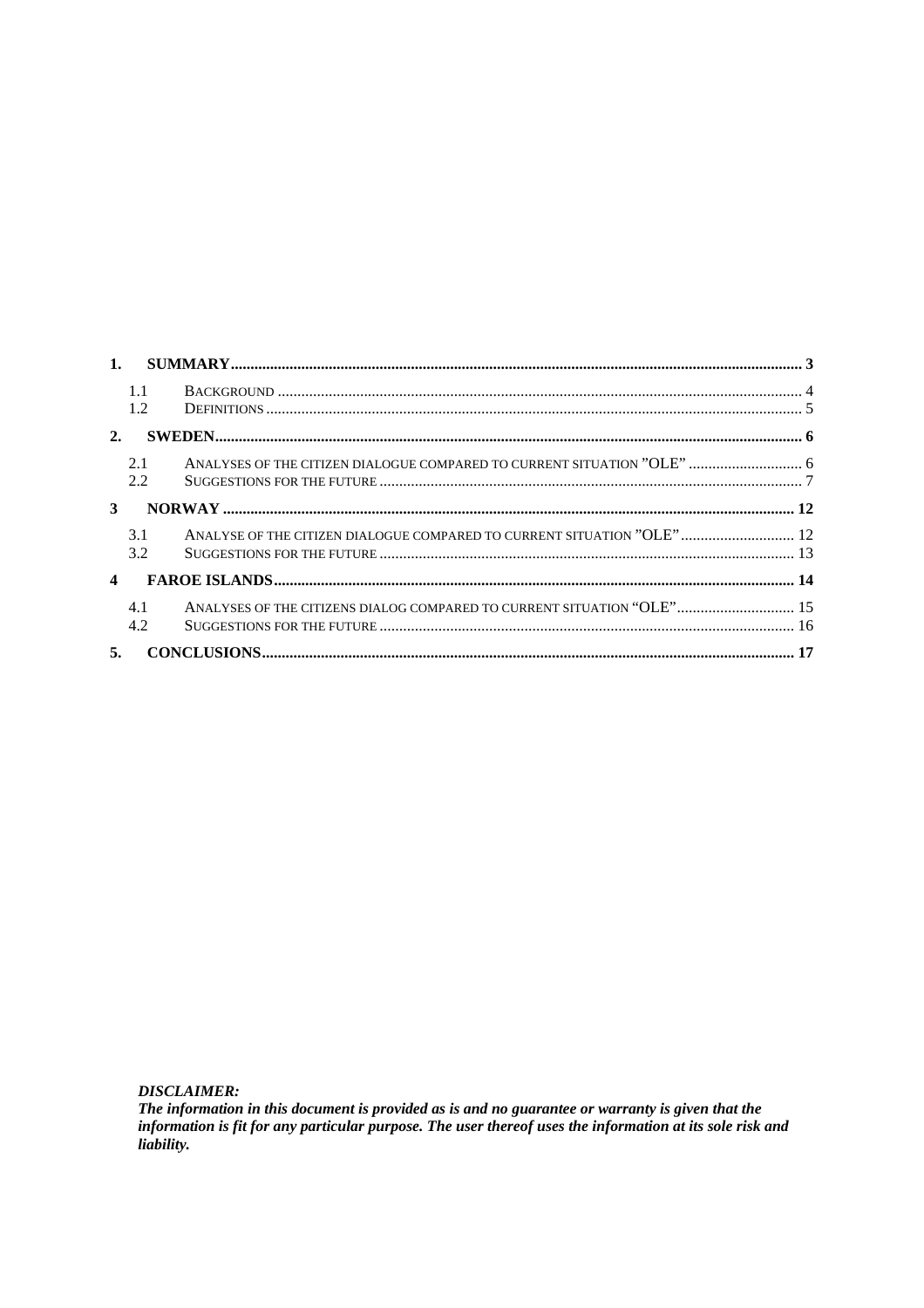# <span id="page-2-0"></span>**1. Summary**

"Our Life as Elderly" has actively been focusing on developing elderly care based on citizen's needs, demands and wishes. This has been done through an active citizen's dialogue targeting people that will be in need of care in 10 to 15 years. The work has been project based and in this specific report through an Interreg III B, Northern Periphery financed project, involving partners from Norway, Faroe Island, Finland and Scotland. The project will partly function as a source of inspiration for future development of the elderly care but also as an instrument to more in detail identify different areas that is in need to be developed. The project has been divided into six different focus areas, Housing, Personnel & Competence, Relatives and Kinship, Service for elderly, Health Care and Networks.

The City of Luleå, Sweden, Municipality of Bodö, Norway, and The Faroese Association of Municipalities, Faroe Island has through the engagement in this sub-project "Networks" whished to shed a light on, and clarify some of the wishes and thoughts of the citizens, of how they wish to live and what they consider to be important regarding their social networks. The multitude of organizations throughout our Nordic countries is valuable for each society, both in volunteer activity, and for building great or small networks between people. Networking between generations is also very important as it generates a cross-generation facilitation between young and old that enriches the whole society.

*"Networks have existed in every economy. What's different now is that networks, enhanced and multiplied by technology, penetrate our lives so deeply that 'network' has become the central metaphor around which our thinking and our economy are organized. Unless we can understand the distinctive logic of networks, we can't profit from the economic transformation under way." [Kelly (1998)] [1](#page-2-1)*

The main method in this project was a dialogue with the citizens, e.g. interviews, dialogue groups/focus groups and questionnaires carried out in 2005. The dialogue has concentrated on questions concerning the situation and wishes they would like to see realised in their senior years. Semi-structured interviews were held with twelve persons, 55-65 years of age, in May and June 2005. They were equally divided according to gender and living conditions e.g. rural and central areas. Dialogue groups/focus groups were performed during May to October in 2005. Questionnaires were sent in 2005 to a random sample of 200 men and women, aged 55- 65. The methods applied in implementing the survey varied a little in the different countries. This naturally affects the quality of the comparison basis. The questions asked in the Faroe Islands differ slightly from those asked in Norway and Sweden.

What we clearly can see from the trans national interviews and questionnaires, that this project have carried out, is that all our societies in greater extent then today should have a role as charter or generator for people's social networks.

## **Meeting places** - **Networks joint proposal for the future**

Our societies need to further develop meeting places where you can go without a formal invitation, to have a cup of coffee or for to participate in some activity of interest. Physical meeting places with functions to:

> <span id="page-2-1"></span> $\triangleright$  Support individuals and senior groups within the community to bring about positive changes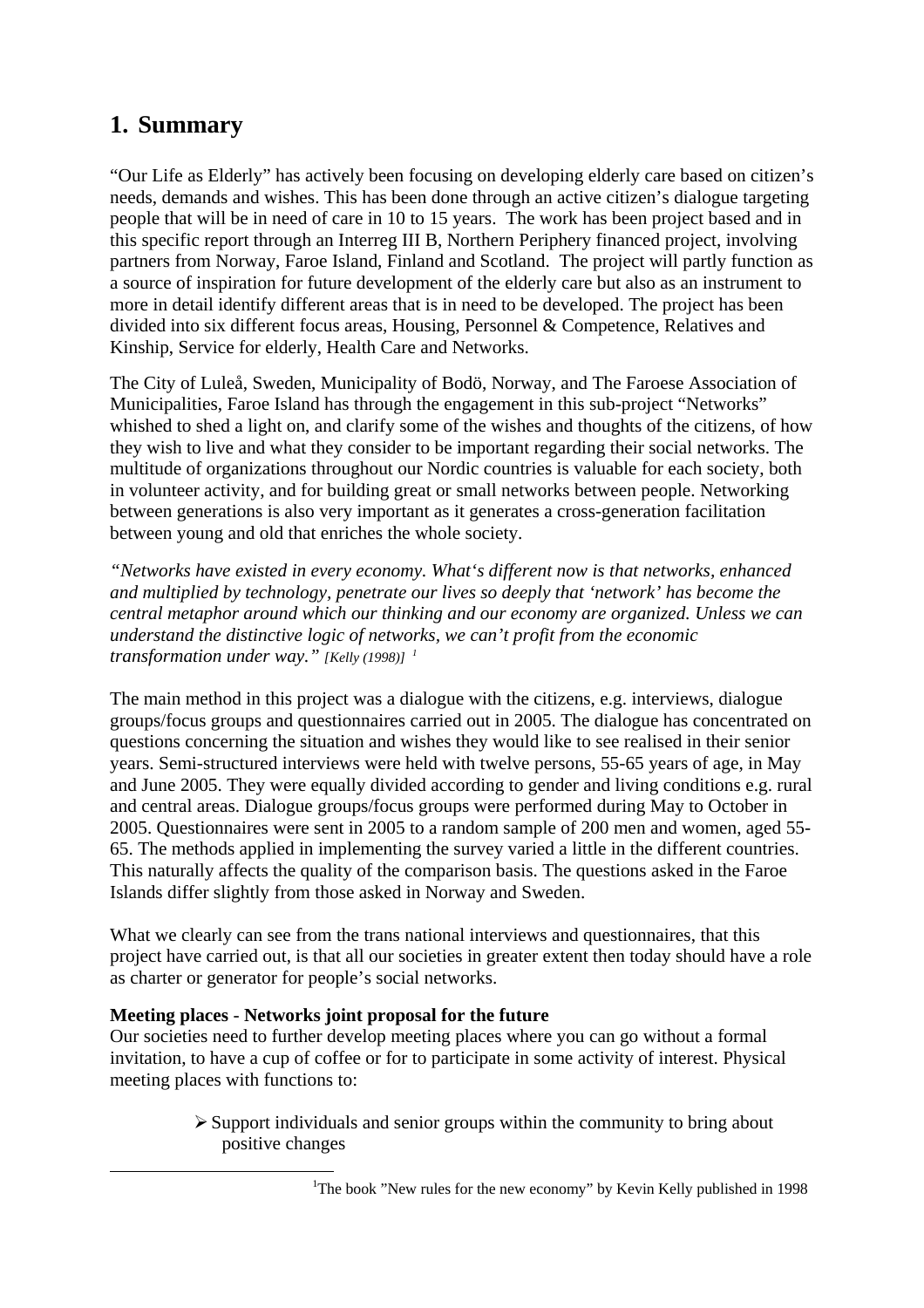- <span id="page-3-0"></span>¾ Foster participation in educational/training/development groups and cultural activities.
- $\triangleright$  Make available at local level information to assist local people develop their own skills.
- ¾ Develop a sense of friendship, co-operation and neighbourliness to overcome the generation barriers
- ¾ Develop relationships and alliances with other agencies and organizations.

Giving pensioners the opportunity to teach their skills to the younger generations – handicraft, weather forcasting, and other issues are some of the suggestions that the Faroe Islands highlights as functions in a meeting place. Creating oppertunities within the health service for pensioners to be active in supporting other pensioners. The Faroe Islands has undergone a development that in many ways is exceptional in the western world. The old society was symbolised by very strong informal networks, the family and the surrounding community. The new society is symbolised by the state taking over "affairs" that formerly were regulated by the family and the community. More professional networks replace informal networks.

Buildning networks throughout generations, not only in the family, is equally important as this helps to educate the young generation. In order to form a basis for these contacts between generations the Municipality of Bodö has started a pilot called "Mørkved utviklingssykehjem" where pupils from the fifth grade (10years old) visit "sykehjemmet" and have activities there. Positive effects are expected from this both in how to treat eldelry and life at the home, early activities for recruiting, increased well-being for the elderly, an activity to develop further.

**Meeting places can also be of virtual nature** as an online community on the Internet.

A virtual information and activity centre where people can exchange ideas and find information about activities and recourses that is of local interest for seniors. In Luleå this has been put into practice through a pilot web portal called "lulesenior". This virtual portal can easily be run and administrated by elderly in co-operation with society or some non-profit organisation.

## **1.1 Background**

The overall objectives of the projects is to develop solutions to meet citizens future needs, demands and wishes in regions with our specific situation. Our project shall initiate and find ideas and working models for, quality in care, wider society interaction and cross generation involvement set in the needs and requirements of today for the future.

"Our Life as Elderly" has actively been focusing on developing elderly care based on citizen's needs, demands and wishes. This has been done through an active citizen's dialogue targeting people that will be in need of care in 10 to 15 years. The work has been project based and in this specific report through an Interreg III B, Northern Periphery financed project, involving partners from Norway, Faroe Island, Finland and Scotland. The project will partly function as a source of inspiration for future development of the elderly care but also as an instrument to more in detail identify different areas that is in need to be developed. The project has been divided into six different focus areas, Housing, Personnel & Competence, Relatives and Kinship, Service for elderly, Health Care and Networks.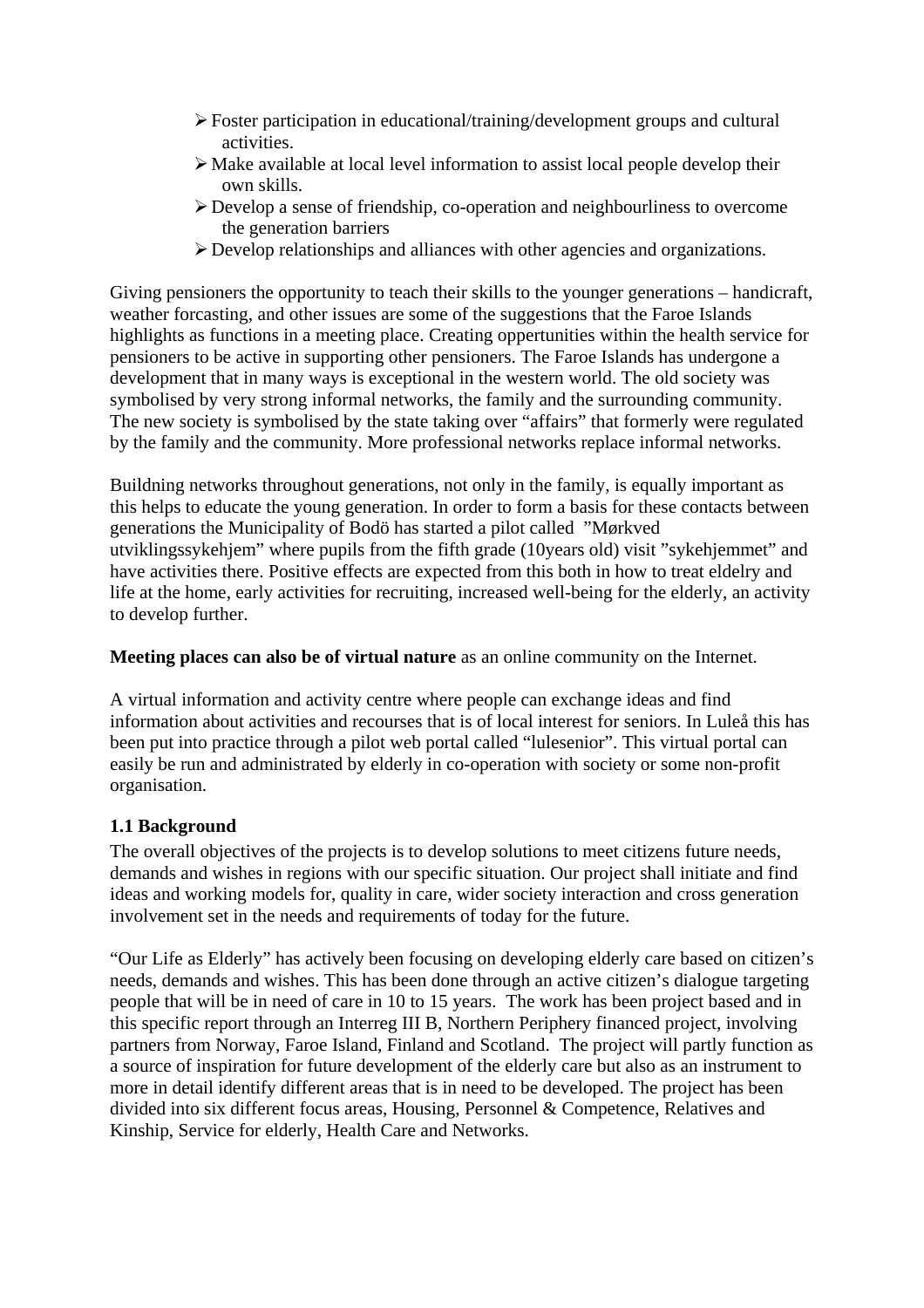<span id="page-4-0"></span>The City of Luleå, Sweden, the Municipality of Bodö, Norway, and The Faroese Association of Municipalities, Faroe Island has through the engagement in this sub-project "Networks" whished to shed a light on, and clarify some of the wishes and thoughts of the citizens, of how they wish to live and what they consider to be important regarding their social networks. The multitude of organizations throughout our Nordic countries is valuable for each society, both in volunteer activity, and for building great or small networks between people. Networking between generations is also very important as it generates a cross-generation facilitation between young and old that enriches the whole society.

The *social network* is regarded to be very important. There is a desire for "informal" meeting places and cultural activities that could help people that are facing changes. An active social network other than family is very important for everyone. Lifelong friendships are important; people sharing history, experience, identity etc. Friends have in most cases been there over a number of years, from early teens to old age and therefore do play an important role with shared experience and phases in life. Mostly everyone has a need for a life outside family that is ones owns, this does not change because you grow older, you still might not want to share all thoughts and feelings with your family. The family is still a big part of peoples social network, even though the interdependence between the generations are seems to be less.

The *technical network* will be of importance when it comes to the development of new services and new working methods for the field staff, but also for present/future retired elderly persons with IT knowledge, as the infrastructure for trans-national/trans-community communication is well developed.

#### **1.2 Definitions**

In this report, the sub project "Network" has only dealt with the citizen's view of their social networks and its importance. The use of IT in social interaction has been taken into consideration as a possible tool, in our elderly wishes, to share information and interact with others than family. There has been no deeper analysis done on technical networking, broadband and/or issues regarding infrastructure, as this is already well developed in the municipality of Luleå.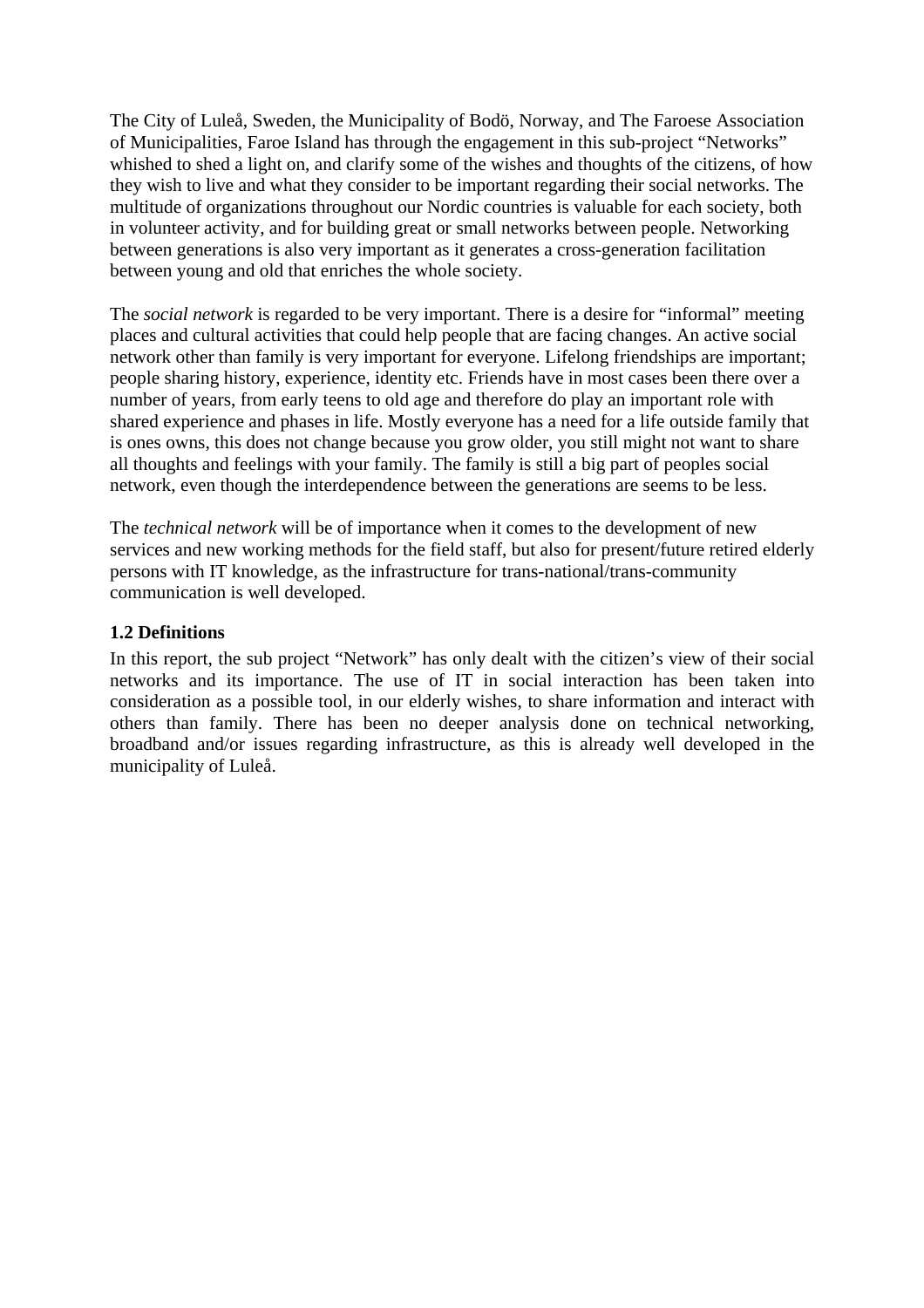# <span id="page-5-0"></span>**2. Sweden**

Throughout the year of 2002 advertising campaigns, lectures and dialogues was carried out in the municipality of Luleå and administrated by the Development Unit within the Administration of Social Services. The main purpose with these activities, named "Lule Paradiso", was to raise awareness among people concerning their future elderly life and formed the base for a written report on future elderly whishes. From that report as well as from this citizen dialogue one can clearly define that the access to meeting places and activities where social networking and interests can be facilitated is regarded as very important by our citizens. Meeting places where you feel welcome without formal invitation and where you can meet other people with common interests, cafés, restaurants, "senior houses" have been mentioned as examples in the reports.

## **Citizen's wishes**

To maintain the current social well being when getting older the interviewees pointed out in this resent research by "Our Life as Elderly" the necessity of being active, as long as you are well and fit, in building networks, to develop new contacts. The interviewees also pointed out the importance of keeping your contacts near you and to participate in society in a way that your social and mental health won't deteriorate. To develop interests, join clubs or get a hobby would be a good way to maintain your social well-being said some of the interviewees

Most of the interviewees thought that an active social network other than family is of great importance to maintain their independence as elderly. It is through these informal networks such as special interest groups and hobby groups that one can get out and meet other people. If you don't have friends and an active social life you might be confined to your apartment or house and not meet new people. Associations/clubs that has activities is important as it is through these organizations new contacts can be made. Many interviewees also regarded IT, as a tool to be important for to be active outside the family, as one said, *-"yes and it is also fun"*

| <b>Networks as social function</b>           |                                                  |  |
|----------------------------------------------|--------------------------------------------------|--|
| <b>Current situation to maintain social</b>  | Wanted situation to maintain social well         |  |
| well being                                   | being                                            |  |
| Current personal networks static             | Initiate the build of new personal networks      |  |
| Active in their own organisation/association | Initiate forums for co-operations between these  |  |
| Religious resources as support in hard times | $=$                                              |  |
| Depending on ones own ability                | Independent on ones own ability                  |  |
| <b>Current situation family, friends, as</b> | Wanted situation family, friends, as support     |  |
| support                                      |                                                  |  |
| Active brothers and sisters as extra care    | Family as social and mental inspiration          |  |
| personnel                                    |                                                  |  |
| Parents and children as extra care personnel | Parents and Children as social support not care. |  |
| Friends as support in hard times.            | Friends that help out with practical things and  |  |
|                                              | social/mental inspirations.                      |  |
| <b>Current situation other active social</b> | <b>Wanted situation other active social</b>      |  |
| networks                                     | networks                                         |  |

*2.1 Analyses of the citizen dialogue compared to current situation "OLE"*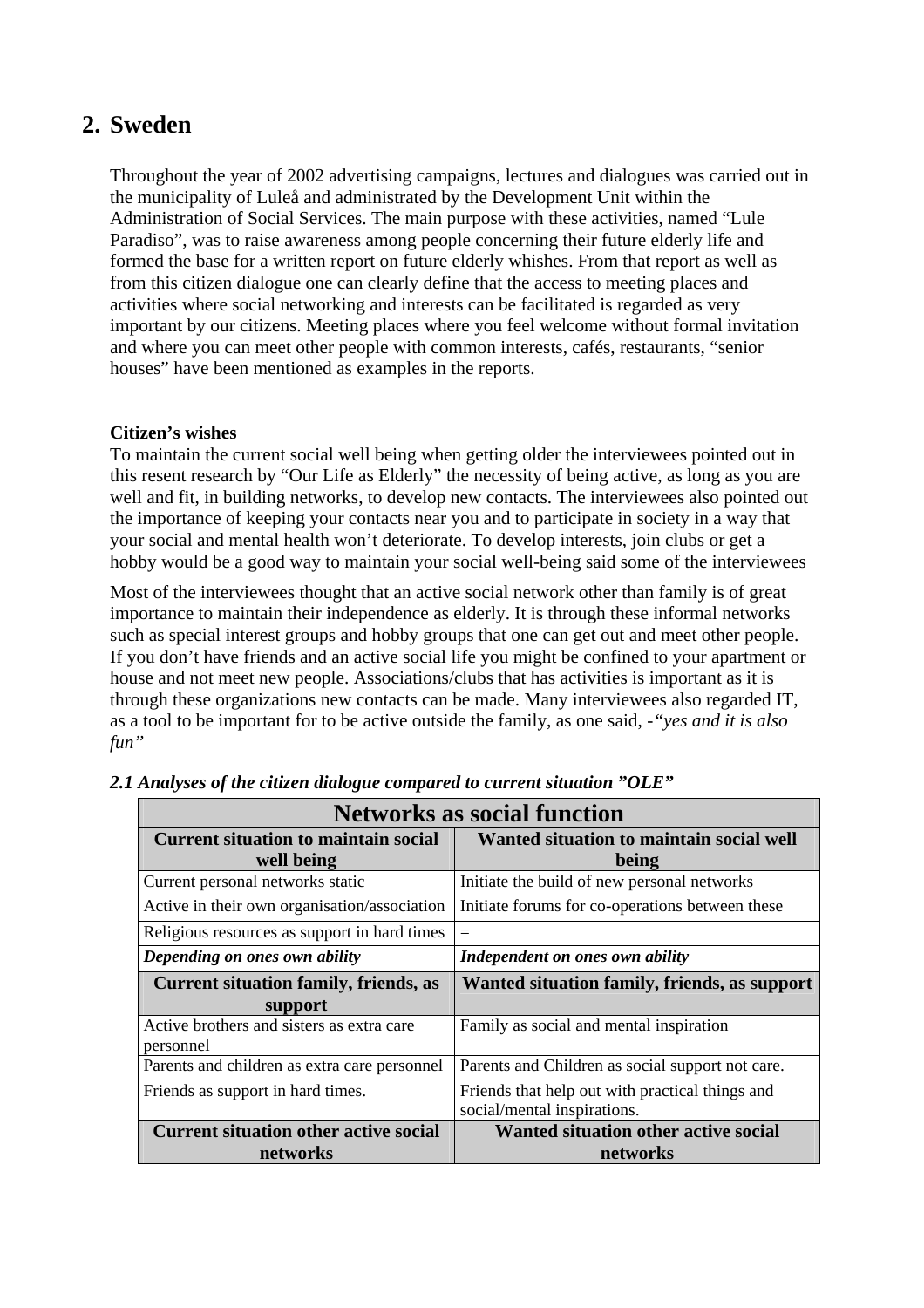<span id="page-6-0"></span>

| Pensioner organisations as information         | Pensioners/interest groups and associations as        |
|------------------------------------------------|-------------------------------------------------------|
| suppliers in their organisations               | information and inspiration brokers                   |
| Friends and neighbours as support              | <b>Practical</b> help and support from neighbours and |
|                                                | friends                                               |
| No voluntary activity                          | Voluntary organisations as support of service         |
| Associations as support and inspiration        | Municipality lead activity groups                     |
| Religious associations as contacts in hard     | Churches and religious institutions as support and    |
| times                                          | service                                               |
| <b>Current situation physical pre</b>          | <b>Wanted situation physical pre conditions</b>       |
| conditions                                     |                                                       |
| Inactivity can be a problem                    | Enable people to activate themselves, activity        |
|                                                | groups run by the community                           |
| No activity                                    | Someone to accompany me on activities                 |
| Depending on own ability                       | Should not depend on own ability                      |
| <b>Current situation IT as tool for social</b> | Wanted situation IT as tool for social                |
| networking                                     | networking                                            |
| Telephone                                      | Information about where to find resources, web        |
|                                                | sites for seniors                                     |
| e-mail                                         | e-mail                                                |
| Senior Webs                                    | Facilitate e-learning resources                       |
|                                                | Creation of special interest groups on the Internet   |

## *2.2 Suggestions for the future*

**Luleå suggest:** 

- **Physical meeting places**
- **Virtual local access points**

In the previous citizen dialogue "Lule Paradiso" as well as from this dialogue in "Our Life as Elderly" we can clearly see that, *the access to meeting places and activities where the social network with common interest can be created* is of great value. *An active social network other then family* is regarded as very important in order to maintain elderly peoples independence. It is through these social networks people can be activated and meet other people with common interests. If you don't have friends, that you can communicate with and meet other, life can be very lonely.

The co-operation between the municipality and the business community in Luleå is very well developed through the participation of the University. The University is important for new business developments as it has the possibility of using their researchers in co-operation with established companies. This is a cornerstone for, and a model for, the municipality of Luleå.

Co-operation is also to involve and use the social capital/social networks in a way to generate development in society. The first time the term, social capital was used, was apparently in a book published 1916 by Lydia Hanifan that covered the co-operation between neighbours for supervision of a school. Later the urban theorist Jane Jacobs and the economist Glenn Loury used the term in their book. Jacobs created the thesis that the social capital that generates in the networking of social relations, in a town area or residential district, is what makes everyday life to function. The standard definition of social capital is *"Social capital is created from the myriad of everyday interactions between people, and is embodied in such structures*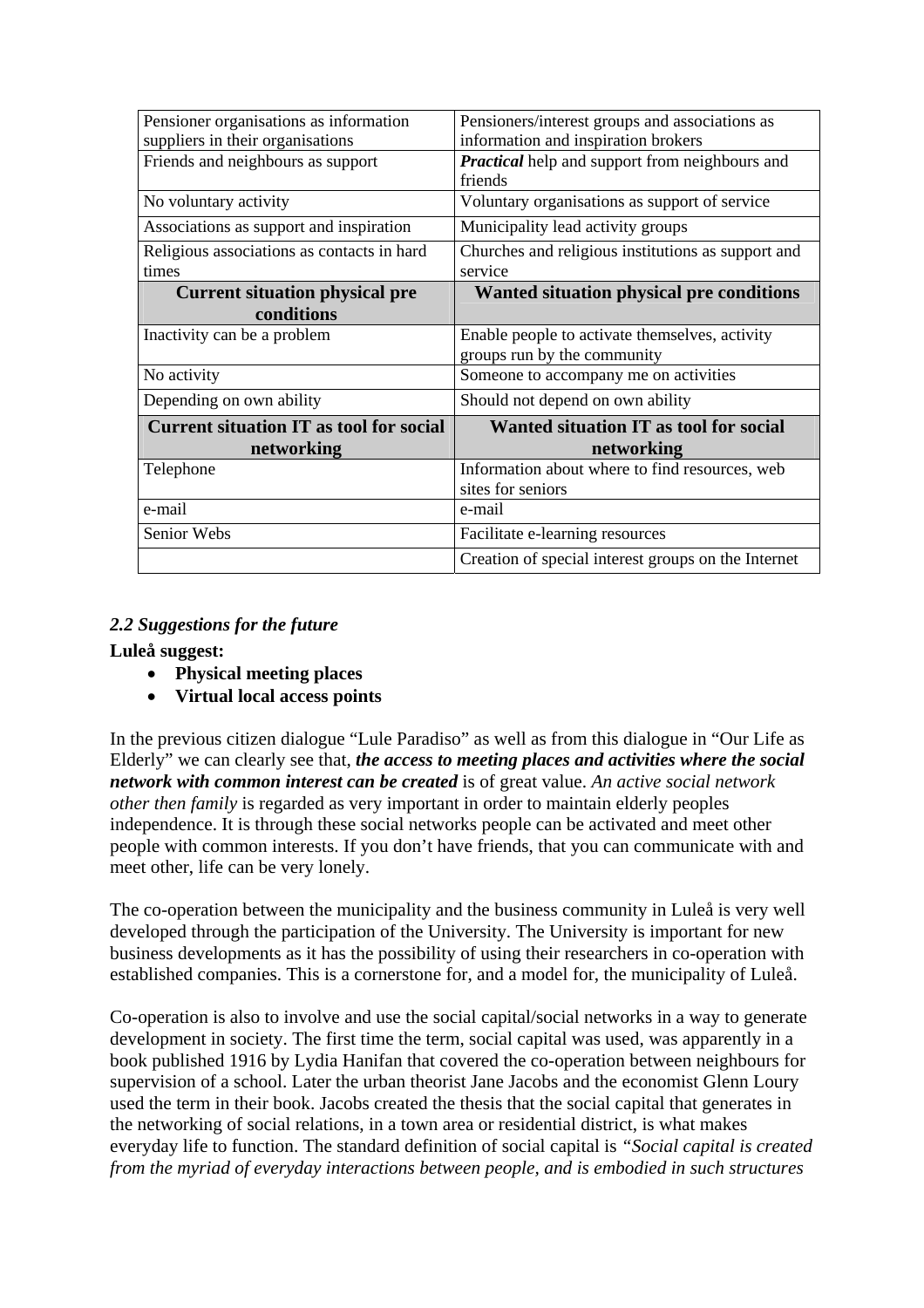#### *as civic and religious groups, family membership, informal community networks, and in norms of voluntarism, altruism and trust."*

In the municipality of Luleå, there are somewhat 537 associations and organisations registered in the city organisational database. Society and business as well as organisations, have a role to play in how to realise and use this social capital that elderly people represent. It is only through activating the full potential and competences of the elderly that society can fully use this social capital.

The Administration of Social Services cannot, and maybe should not, have the sole responsibility for the life as elderly. There has to be some kind of co-operation within the municipality as whole, the county hospitals, churches, associations, volunteers, relatives and kinships. The general perception should be that elderly people, regardless of raise, gender or ethnic origin, is an asset and a challenge not a burden.

#### **Social networks**

A social network is a social structure made of nodes which are generally individuals or organizations. Nodes are the individual actors within the networks, and ties are the relationships between the actors. The shape of the social network helps determine a network's usefulness to its individuals. Smaller, tighter networks can be less useful to their members than networks with lots of loose connections (weak ties) to individuals outside the main network. More "open" networks, with many weak ties and social connections, are more likely to introduce new ideas and opportunities to their members than closed networks with many redundant ties. In other words, a group of friends who only do things with each other already share the same knowledge and opportunities



#### **A MODEL FOR IDEA GENERATION IN THE SOCIAL NETWORK:**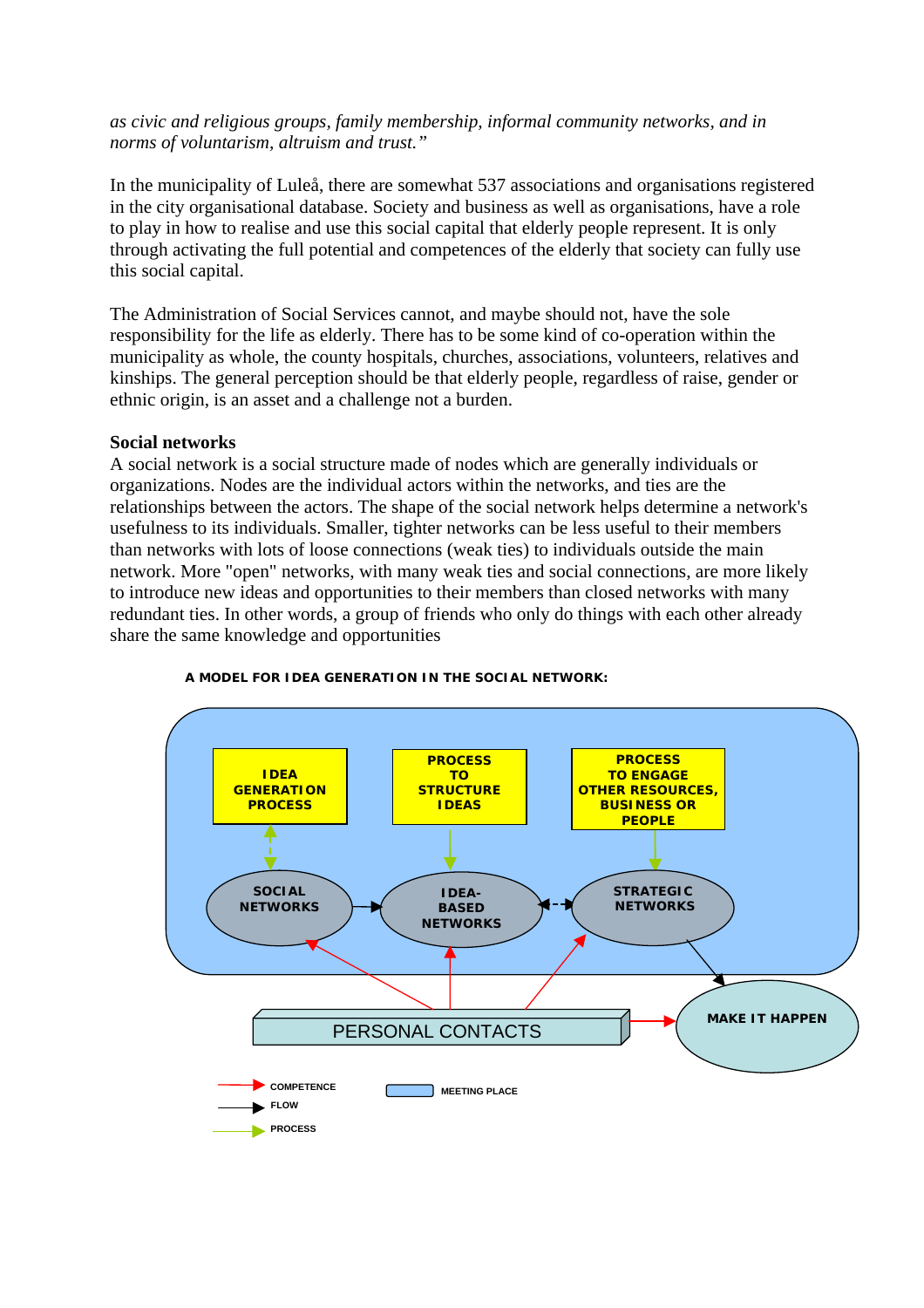[A gr](#page-2-1)oup of individuals with connections to other social worlds is likely to have access to a wider range of information. It is better for individual success to have connections to a variety of networks rather than many connections within a single network. Similarly, individuals can exercise influence or act as brokers within their social networks by bridging two networks that are not directly linked. One good example is the "OLE-Senior group" that was created around the interest of cultural activities, this made it posible to run theater shows during daytime for pensioners. The "OLE-Senior group" was generated from a meeting with the chairmen of the largest pensioner organisations in Luleå and functions very well today.

#### **A friendly place to meet**

From the citizen dialogue commenced with "Lule Paradiso" and later continued in this project, a clear wish has been to establish some kind of physical meeting place. Due to this the project group "Networks" suggest that the municipality facilitate the use of some free premises for elderly to set up a **physical meeting place**. This meeting place or hall should function as the access point for informal networking and the creation of new co-operations around ideas or free time activities. In this meeting place there also should be a possibility to practice some craft, but also allow the visitor just to have a cup of coffee. The meeting place would have a function of a "Network Bureau" where the elderly and groups of elderly can obtain information about municipality service and activities.



This meeting place needs though be built from co-operation with the municipality, business and organisations that are active in these age groups in Luleå in order to make it sustainable for the future. One way to set this up is through social entrepreneurship or a social business.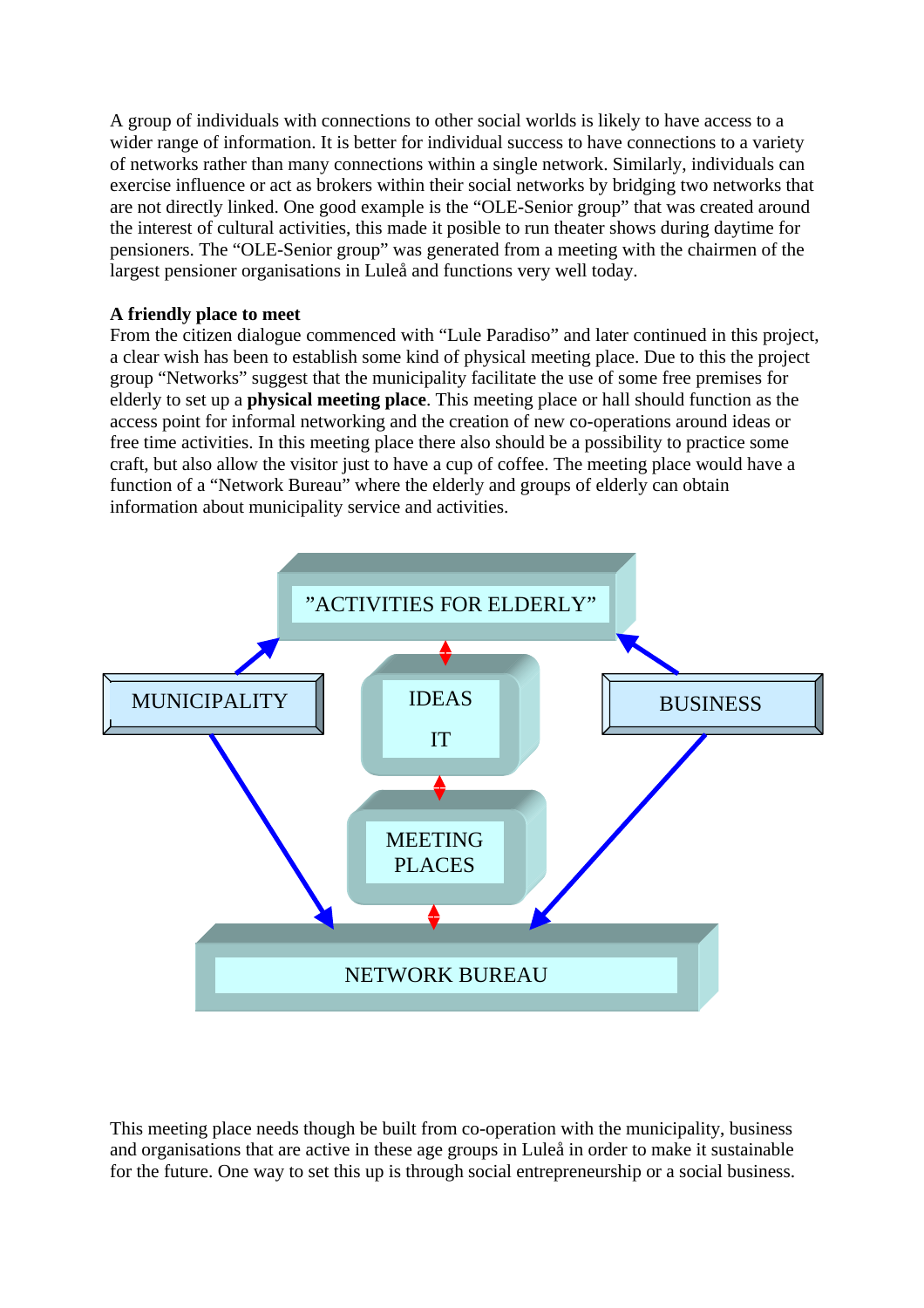The primary benefit with the "network bureau" would be to foster the creation of informal networks of seniors at all levels and to activate them in the everyday activity of the centre. The secondary benefit would be, if it were run as a social business, the creation of jobs for people with disability or people that has been on sick leave for years.

Example layout of a physical meting place:



# **Virtual local access point for seniors**

IT has come to play a much larger role as a tool for the society to disseminate information and to enable people to be in contact with their elected politicians. The future elderly generation also view IT as important for personal needs and to find new friends. This is also something that we would like to develop as a complement to the physical meeting place mentioned above.

A meeting place on the Internet that is administrated and run by the organisations that has activities for seniors in Luleå. This can both be private companies as well as other voluntary organisations that have activities for elderly and that would like to develop these on a broader scale.

'Lulesenior' shall apart from being the local access point for seniors, also be a channel of information to these groups for the municipality and businesses.

This Internet Portal shall contain a start page, where overall information about the network is presented. There will also be local information channels built on the portal where people form different areas can find out what is happening in their specific are and what organisations there are to facilitate these events.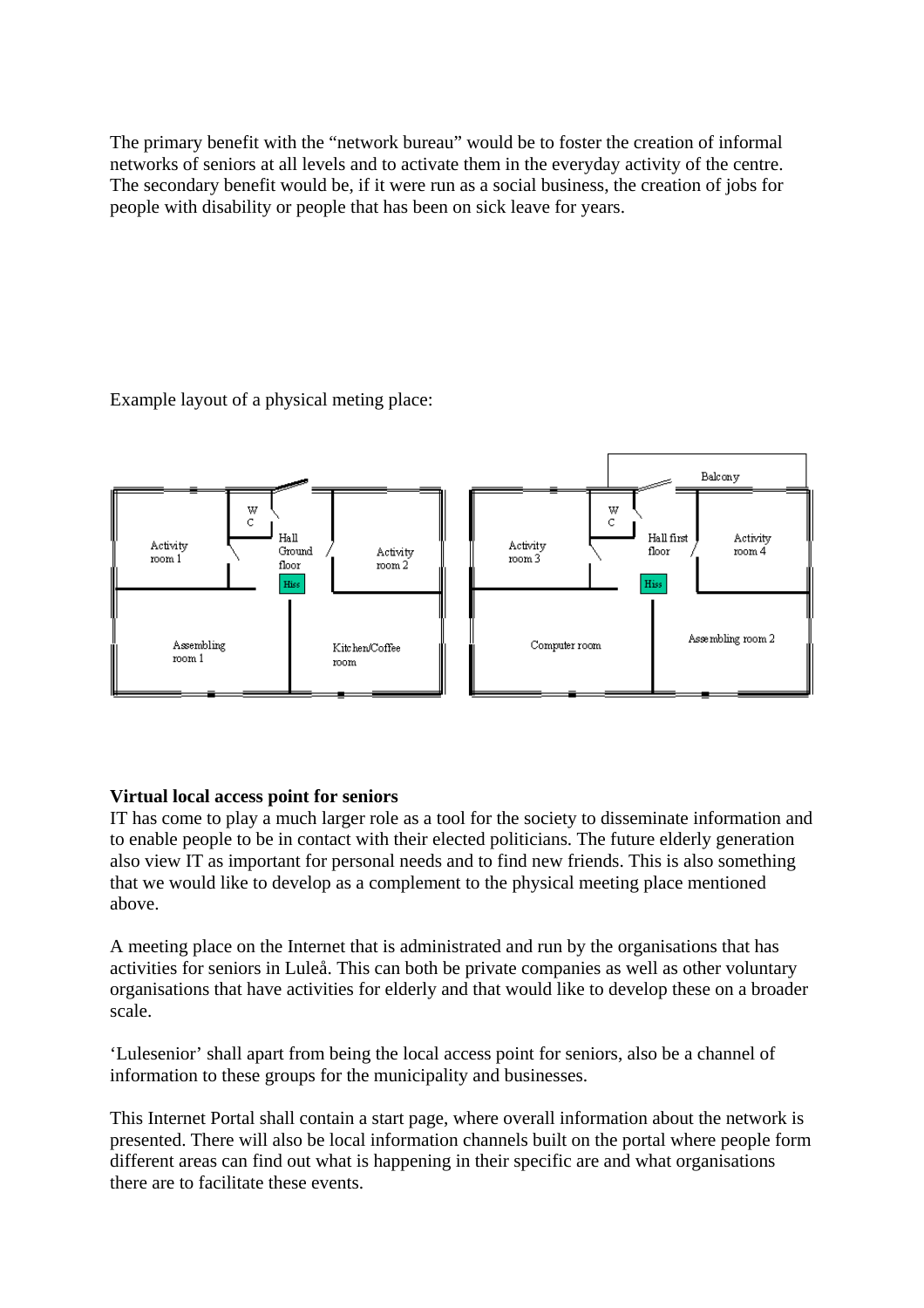Below is the IT portal described as a screen shot of [www.lulesenior.se](http://www.lulesenior.se/)

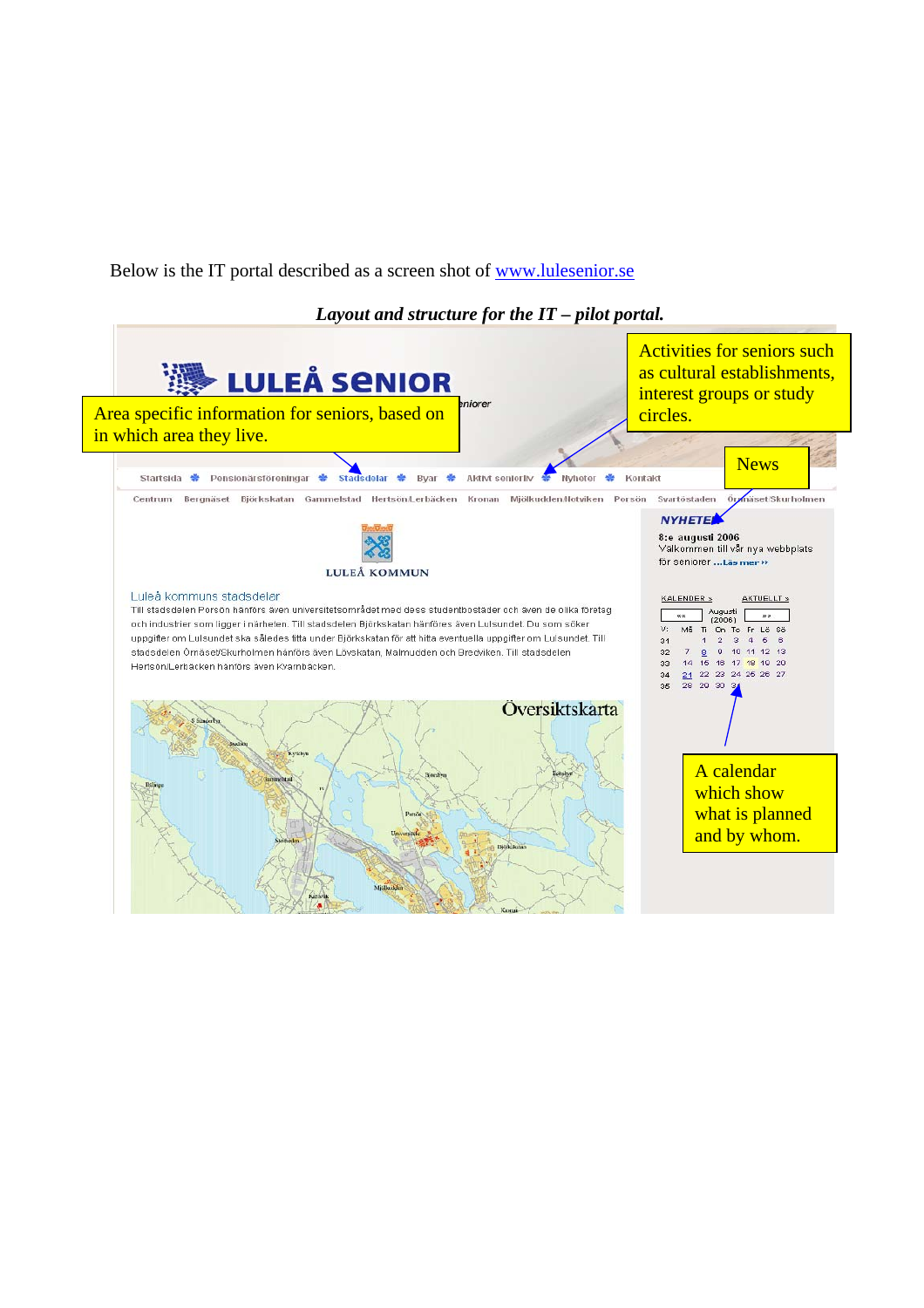# <span id="page-11-0"></span>**3 Norway**

## **Organizational, and functional Networks for/ by elderly to day.**

The Senior University in the Municipality of Bodø is an educational organization working for a better society for the generation of the elderly. The aim is to provide lifelong leaning for senior citizens and to stimulate their skills and resources. Further, to create arenas for social interaction. The functions of the organization are study groups, social and cultural activities, lectures, and courses. These activities are run on voluntary and unpaid basis.

Tusenhjemmet Activity Centre is another key to the preconditioned health service in Bodø and of great importance for social, cultural and professional and personal networks in the care of elderly. This Centre makes it possible to network the Senior University and different pensioner organizations in the Municipality. The centre is a meeting place with Café' and a number of complementary services.

Sport Activity run by the cultural office offers different kinds of activities. This is important in networking and improving health.

The Pensioners Associations are function well and are engaged in Norway. In the Municipality of Bodø there are 8 local associations registered in addition to several occupational pensioner organizations.

All Pensioners associations in Norway are members of the NPF, (Norsk Pensjonistforbund), and the NPF is the only pensioners' organization with formal political influence.

Activities in the Pensioners Associations are much the same all over the country. Social and cultural activities, political activities, information to the members related to pensions, health care, service, taxes and so on.

The Municipality Pensioners Advisory Councils has 7 members and these are elected by political organizations and pensioner organizations. The purpose of these councils is the same as in Luleå.

Other networks are The Voluntary Central of Bodø, Red Cross, the Women's Voluntary Service, religious networks, and other voluntary organizations.

## **The wishes of our citizens**

It is clear from interviews, questionnaires and meetings with focus groups that maintaining networks is both important and necessary in the promotion and maintenance of the quality of life. Many recognise and acknowledge that their networks will diminish as they grow older. It is a natural consequence of age that friends and colleagues are lost. There are however many who recognize the importance of establishing new networks, and assuming personal responsibility for this is considered to be important.

| <b>Networks as social function</b>               |                                                                                                                                                                           |  |
|--------------------------------------------------|---------------------------------------------------------------------------------------------------------------------------------------------------------------------------|--|
| <b>Current situation to maintain social well</b> | Desired situation to maintain social well                                                                                                                                 |  |
| being                                            | being                                                                                                                                                                     |  |
| Personal networks static                         | Initiate the building of new personal networks. Be<br>aware of the importance of building new networks<br>to prevent isolation and ill health. Information,<br>knowledge. |  |

## *3.1 Analyse of the citizen dialogue compared to current situation "OLE"*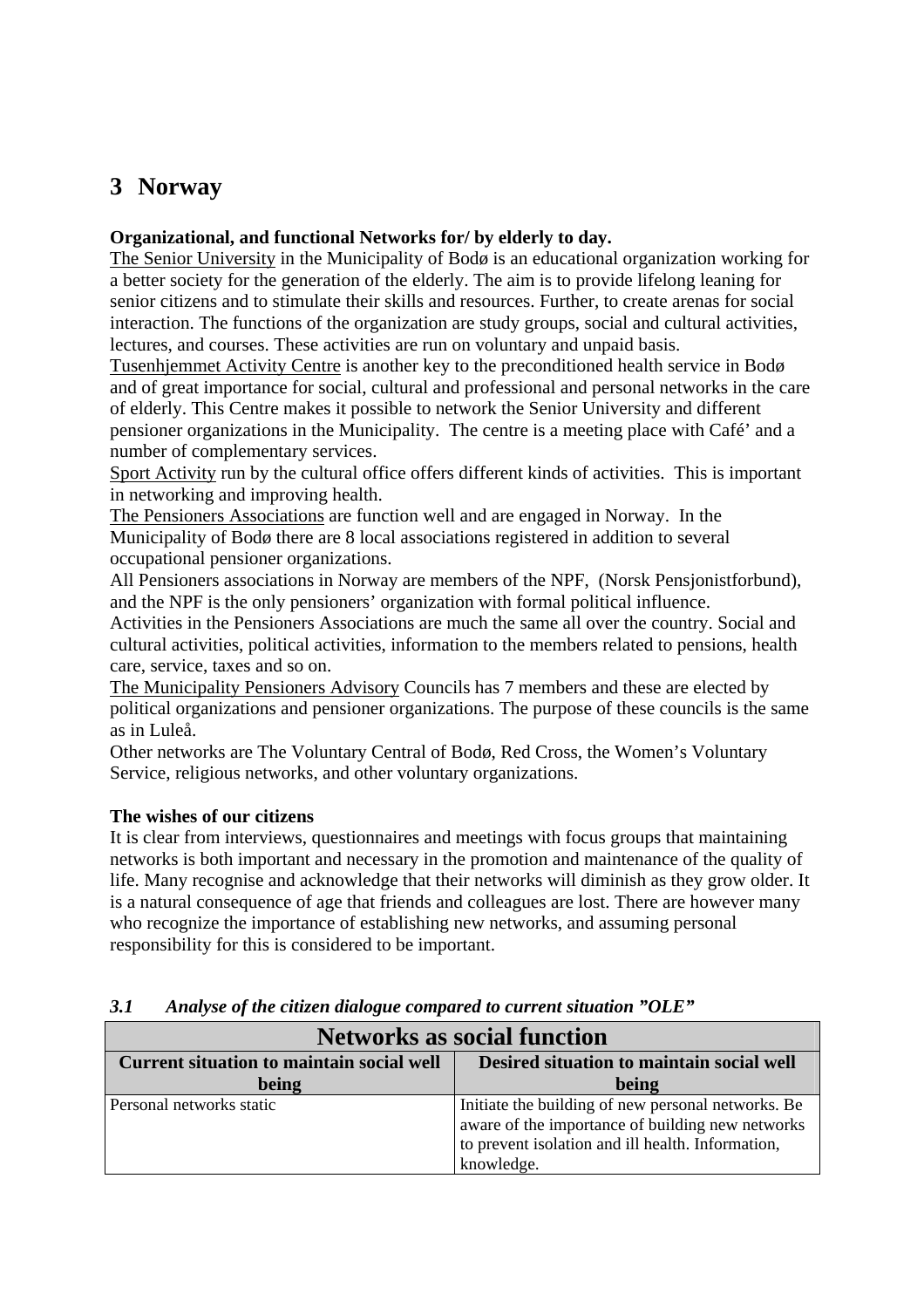<span id="page-12-0"></span>

| <b>Current situation family, friends, as</b>        | Desired situation family, friends, as support                         |
|-----------------------------------------------------|-----------------------------------------------------------------------|
| support                                             |                                                                       |
| Family is important, and often necessary to         | Family as social and mental inspiration. The                          |
| provide enough services to the elderly.             | burden of caring for the elderly must not be too                      |
|                                                     | great. A great challenge in caring for the elderly in<br>the future ! |
| <b>Current situation other active social</b>        | <b>Desired situation other active social</b>                          |
| networks                                            | networks                                                              |
| An active and well-developed organization           | Sustain, and maintain, and further develop                            |
| sector. A large variety of activities, hobbies, and | volunteer activity, how to recruit new volunteers.                    |
| meeting places.                                     |                                                                       |
| Buildings with common areas. Some have many         | Build houses with possibilities for common activity                   |
| activities, some none.                              |                                                                       |
|                                                     | Use best practice – how to succeed                                    |
| <b>Current situation physical pre conditions</b>    | <b>Desired situation physical pre conditions</b>                      |
| A lot of possibilities to take part in physical pre | Sustaining, maintaining and further developing.                       |
| conditions. Active daily life is one example        | Information, and knowledge about the pre                              |
|                                                     | condition importance for physical and mental                          |
|                                                     | health.                                                               |
| <b>Current situation IT as tool for social</b>      | Desired situation IT as tool for social                               |
| networking                                          | networking                                                            |
| Seniornett                                          | Increase membership, communicate and exchange                         |
|                                                     | experience                                                            |
| Well developed technical systems                    | Maintain, build new                                                   |
| General scepticism about using technology,          | Knowledge, courses, information, , examples of                        |
| especially by women                                 | using technology in a practical way.                                  |
| Need more contact across the generations            |                                                                       |
|                                                     | Develop common IT networks for young and                              |

# *3.2 Suggestions for the future*

#### **Bodö suggests:**

- **Create common meeting places between the generations**
- Efforts must be concentrate on **Accessibility** - **Transport- Voluntary work.**

Creating common arenas and *common meeting places between the generations* will be an essential tool in the years ahead.

The Municipality will have a key role to play in the future as **provider,** in that the Municipality has networking and network building as an important element in the planning of good welfare services for inhabitants. This applies in particular to being the driving force and organizer for the creation of meeting places. Typical examples of these can be in *dwelling complexes, common areas, and activities*. It is important that it is the residents themselves that are actively engaged in creating activities and in network building. The municipality must not take over the important personal responsibility that lies in the maintenance and further development of networks in later life.

Here in Bodø we have not focused specifically on dialogue and joint activities with the commercial sector. Conversely, the work place and the labor unions are very important in maintaining networks that are already established. Many of the labor unions in Bodø have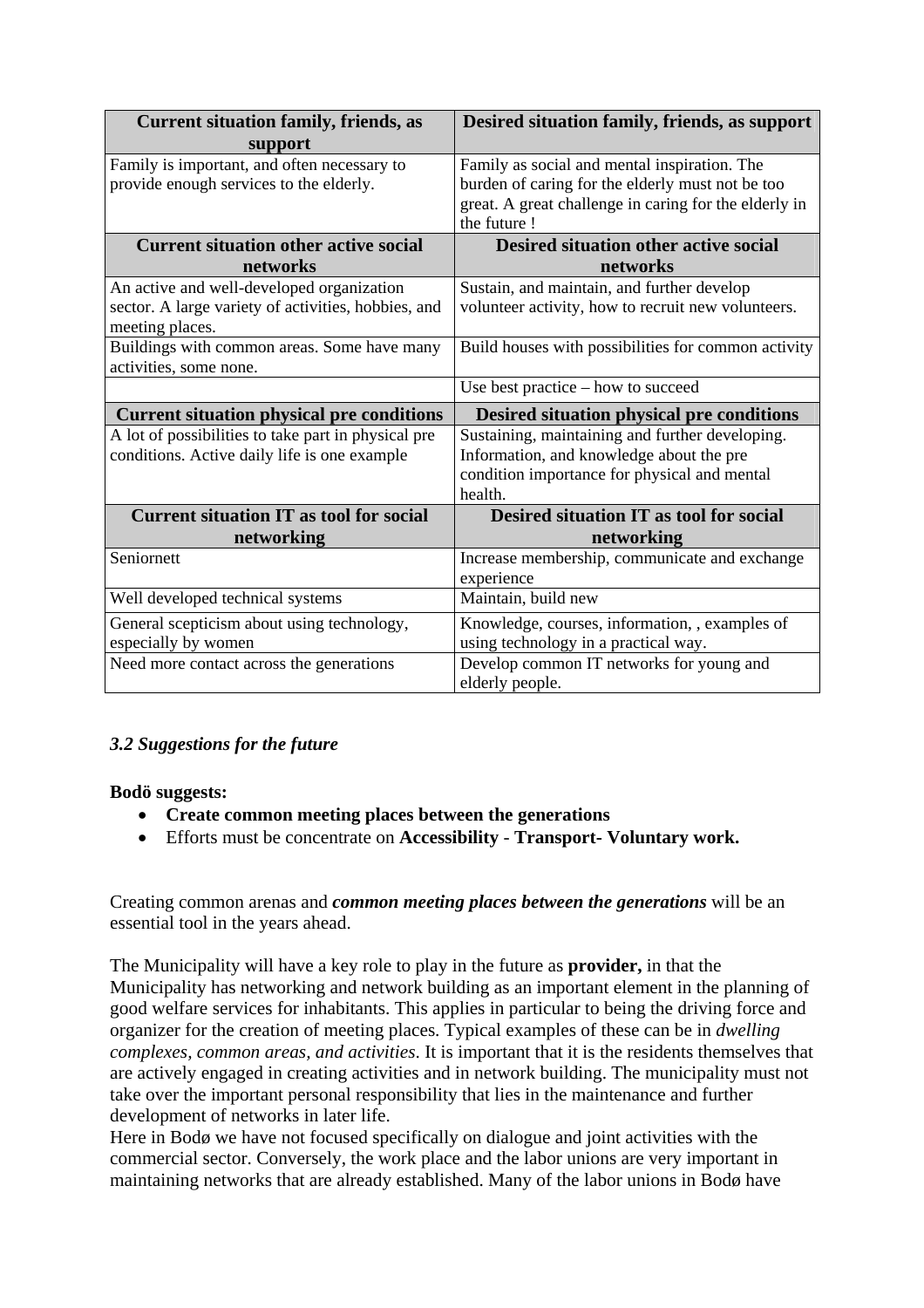<span id="page-13-0"></span>pensioner clubs. Their role seems a little unclear in our selection of respondents. The loss of networks in the form of diminished contact with colleagues can be compensated for if there are **active labor unions with focus on the membership that continues after retirement**. There are also many who reach pension able age relatively early, for example pilots, police officers, and others.

The various organisations have a vital role to play in the future in connection with networks and network building. Special interest organisations with their focus on activities as well as voluntary work will be central participants. The challenges for the organisations will be to recruit people to organisational life, and in this context young people in particular. The recruitment of a greater number of men to organisational work is also a challenge that must be tackled in the future. Efforts must be concentrate on **Accessibility** - **Transport- Voluntary work.**

*Network building is also about contact between the generations*, and not just within the immediate family, making the necessary arrangements for **c**ontact between the generations, for joint activities. In Bodø, there is a pilot scheme under which the Mørkved Development Nursing Home initiated a co-operative venture with Mørkvedmarka School. Pupils from the 5th year (10 year-olds) visit the Home where they have a fixed plan to follow. Positive effects are expected in connection with attitudes towards the elderly, knowledge of life in the nursing home, early recruitment, and pleasant experiences for the residents and so forth. It is important that this tool is developed further.

If one is to succeed, it is important to have a well-defined content and a well structured and mutually binding co-operation, engagement, and motivation from both the school and the nursing home. Other initiatives implemented are that the residents visit the school and assist in for example reading. This idea has been successfully implemented in Bodø through a dedicated project called "Lesevenn" (My Reading Friend).

# **4 Faroe Islands**

Faroe Island has gone through a development that in many ways is exceptional in the western world. The old society was symbolised by very strong informal networks, the family and the surrounding community. The new society is symbolised by the state taking over "affairs" that formerly were regulated by the family and the community. More professional networks replace informal networks.

In many ways the development of welfare institutions in Faroe Island haven't kept up with the development of the society in general. On the other hand the informal system of networks hasn't disappeared. We have a situation sociologist's call "non-simultaneousness in society". We have social structures, lifestyles etc. that in reality belong to days gone by.

In the last few years this is changing in the Faroes, and will change even further in the future. The demand for activities that are not connected to family and community will increase.

There are in the Faroes several organisations, which serve elderly on informal basis, and act as a spokes organ for elderly, and a forum for social activities.

The informal forum is perhaps of greater importance than the formal ones. Especially the form of communication in this sphere differs fundamentally from that of the formal sphere. The form of communication is collective, and it is the collective itself, which is the producer, communicator and receiver in the process. In the popular cultural process of communication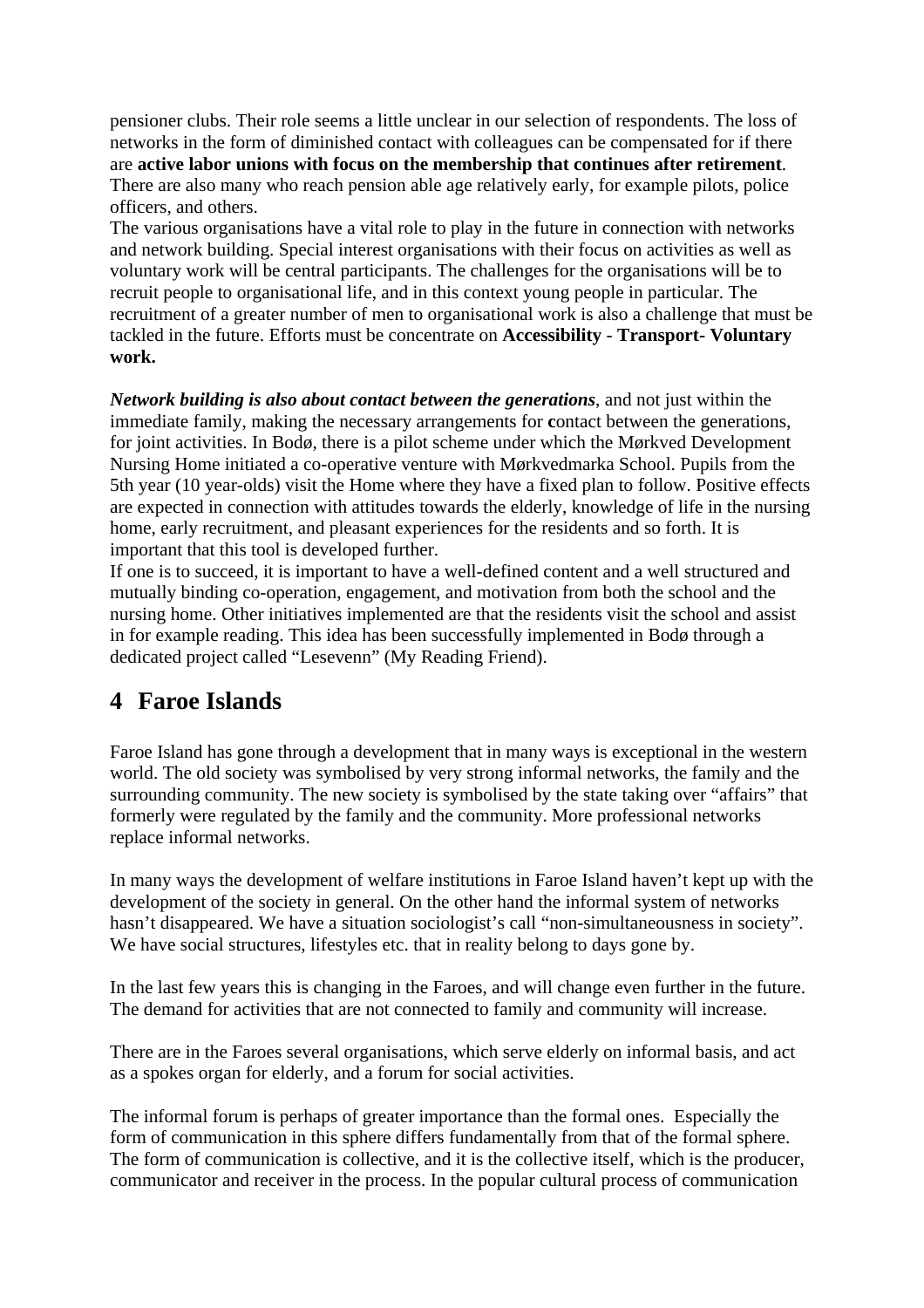<span id="page-14-0"></span>the entire process takes place within the collective itself. There is a direct connection between transmitter and receiver who often change roles during the process and all communication is based on direct feedback.

# **Citizen's wishes**

The citizen expects his network to carry on or even increase when reaching retirement. Almost nobody fears loneliness or isolation when reaching retirement. In general the respondents look forward to this part of life, where they expect to have time for other activities, like courses and most of all grandchildren.

Most of the respondents seem to have a very active social life, and actually expect it to increase when reacing retirement. It is very important for the respondent to stay in the local area where his life long friendships and family are. Moving from the area is for some like cutting the lifeline, which might explane why people want to stay in local and maybe more pheriphery areas, even though they know that the service for eldrely would probably be better in more central areas.

Many of the respondents mention physical meeting points. Especially many of the women express a wish to have a more formal meeting points in the future.

There seems to be many private, active old and very stable friendships due to a mutual dependency in different situations such as farming and fishing and weddings and funerals, and this is why it seems so important to remain in the local area. The respondent is afraid of loosing this part of his network.

The demand and interest for other activities seems to increase. Several mentioned evening courses as an activity they hope to find time for when they retire. Travelling is also mentioned as a future dream.

| <b>Current situation</b>                     | <b>Desired situation</b>                     |
|----------------------------------------------|----------------------------------------------|
| <b>Support from family and friends</b>       | <b>Family and friends as support</b>         |
| Family networks are expected to diminish in  | Establish conditions where there is less     |
| rural areas because of migration.            | dependency on family.                        |
|                                              |                                              |
| <b>Current situation</b>                     | <b>Desired situation</b>                     |
| other social networks                        | other social networks                        |
| Organized activities in pensioners           | Establish platforms where pensioners to      |
| organizations as well as other organizations | organize their own activities.               |
| like sports clubs.                           |                                              |
| Very little voluntary work assisting other   | Establish platforms where voluntary work is  |
| pensioners is organized.                     | organized. The governing body needs to look  |
|                                              | at this recourse and activate. As an example |
|                                              | visiting and helping with non-care work.     |
| Day centres are open once a week for cards,  | Establish meeting places with different      |
| handicraft and other activities.             | activities and services.                     |
|                                              |                                              |
| <b>Current situation</b>                     | <b>Desired situation</b>                     |

## *4.1 Analyses of the citizens dialog compared to current situation "OLE"*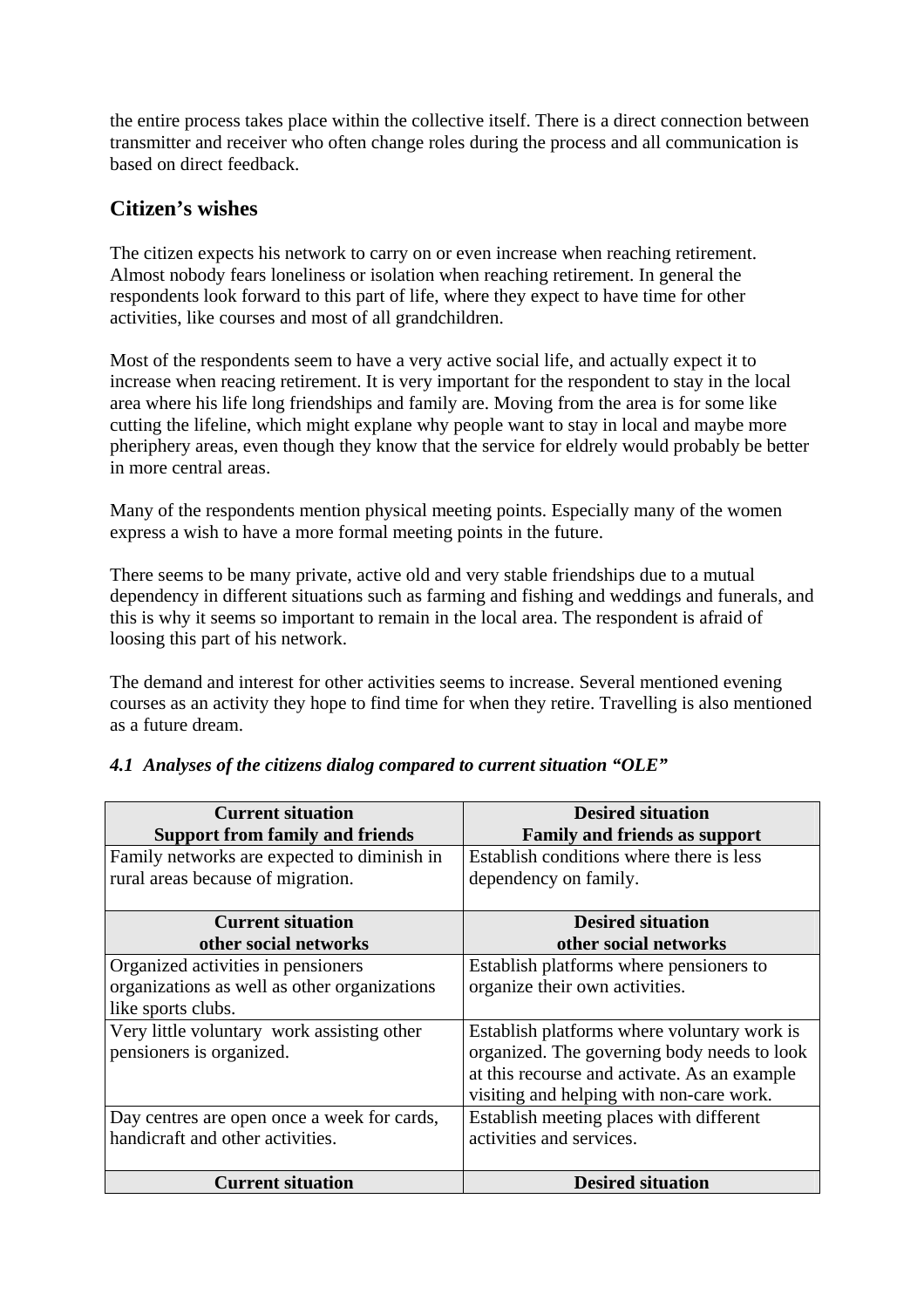<span id="page-15-0"></span>

| <b>Physical pre conditions</b>                | physical pre conditions                      |
|-----------------------------------------------|----------------------------------------------|
| Educational programs are not specifically for | Courses that the pensioners organize         |
| pensioners.                                   | themselves as well as with the assistance of |
|                                               | the municipality or private firms etc.       |
|                                               |                                              |
| No pattern is in existence for organized      | Activate cultural and other knowledge. The   |
| voluntary work teaching skills to others.     | future elderly are willing to do voluntary   |
|                                               | work with a younger generation.              |
|                                               |                                              |
| <b>Current situation</b>                      | <b>Desired situation</b>                     |
| TT                                            | Ш                                            |
| Electronic facilities little used             | Establish conditions for electronic          |
|                                               | communication.                               |

## *4.2 Suggestions for the future*

The Faroe Islands proposes:

- **Educational meeting points**
- **Voluntary activities**

Even if the municipality doesn't have the responsibility for elderly care today, the municipality can take on the role of the organizer and provider. The municipality needs to build conditions for different kinds of purposes that will support and activate elderly.

Elderly in the future will want an opportunity to meet in the day time, at organised activities and to socialize. The municipalities have a role providing facilities for that purpose. The suggestions can also easily be incorporated into the Home Care System, that often has facilities to house the activities. This would open possibilities for the users to participate in services like dinner and activities as a whole.

## **Educational meeting points**

Start courses for pensioners on different subjects, like IT, SMS and picture prosessing and electronic banking.

These shall be organized by the pensioners themselves, buisnesses or/and the municipality. The main purpose is to activate elderly so tey can maintain and strengthen networks.

The basic conditions in the local society, to meet, can be improved. **More formal meeting places** have been mentioned by some of the respondents.

Some improvement can also be done to strengthen the technical network. Teaching future elderly how to use IT can easily do this. This will improve their chances for communication between generations, independent of physical distances.

#### **Volontary activities**

Give pensioners the opportunity to teach their skills to the younger generations – handcraft, weather forcasting, and other issues.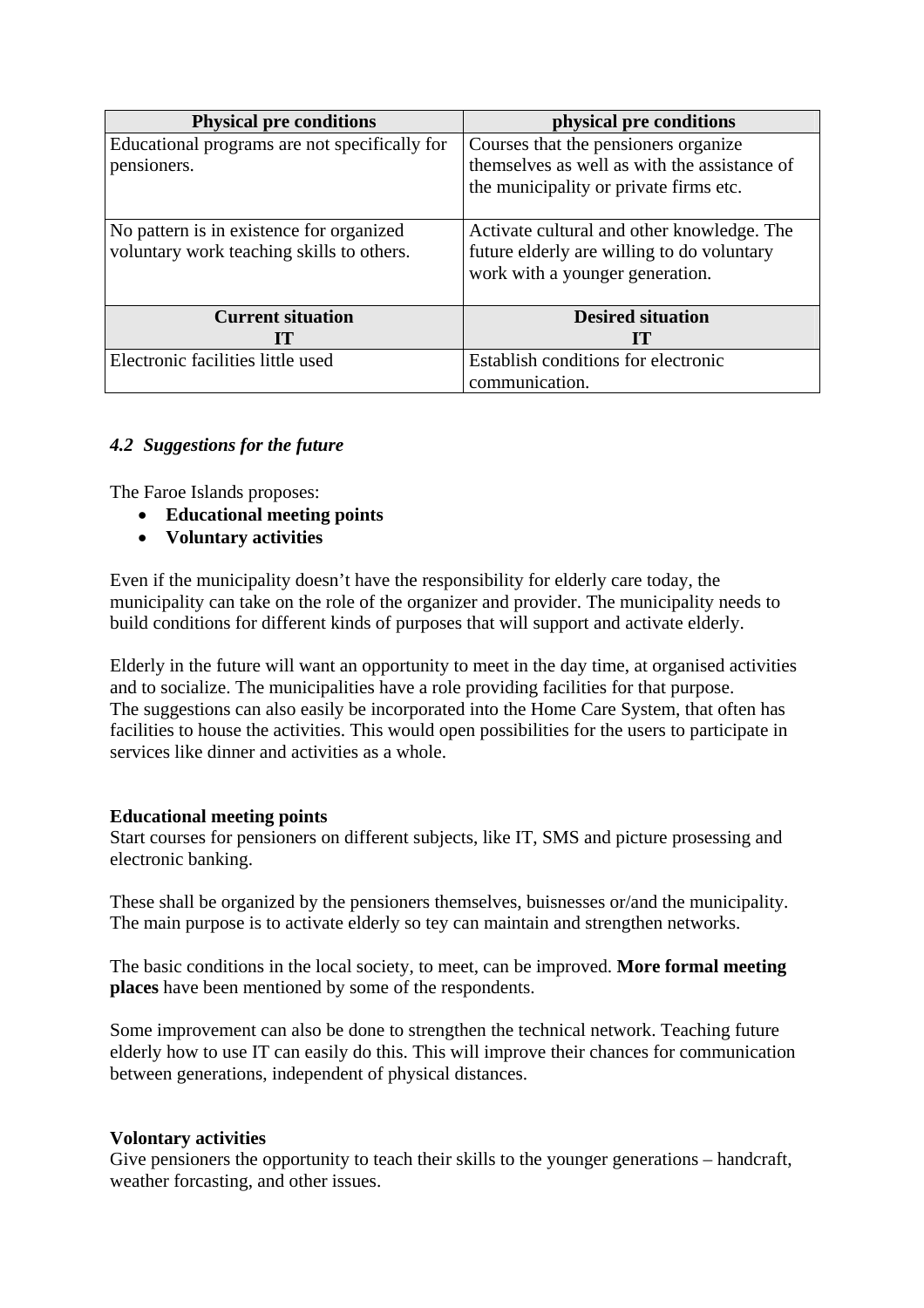<span id="page-16-0"></span>Creating opportunities within the health service for pensioners to be active in supporting other pensioneers in non-care situations.

These suggestions can easily be incorporated into the Home Care System, that has the facility to house the activities. This would open possibilities for the users to participate in services like dinner and activities as a whole.

# **5. Conclusions**

For those that are in a situation of transition, whether it is in career change, leaving work to become pensioner or experience ones children moving out and start their own family, social networks are of great importance. To guarantee improved quality of life for elderly our society might need to create basic conditions for network generations in greater extent than today. Life itself is about transitions, when you are young your world extends as your ability increase, when you get older the transition is reverse and your ability decrease.

What clearly comes out from the interviews and questionnaires is that our society in greater extent then today should have role as charter or generator for people's social networks. Meeting places where you can go without a formal invitation to have a cup of coffee or for to participate in some activity of interest.

A meeting place can be of both physical and virtual nature, physical as a meeting hall and virtual as in online communities on the Internet. These virtual communities can easily be run and administrated by elderly in co-operation with society or some non-profit organisation. A virtual information and activity centre where people can exchange ideas and information

#### **The social network**

The *social network* is regarded to be very important for those that are facing changes in working life or family life. In order to secure increased quality of life also as elderly there is a need for the society to facilitate renewal of these social networks. There is a desire for "informal" meeting places and cultural activities that could help people that are facing changes. Relationships are critical to success; so often, knowing the right person to ask is as valuable as knowing the answer yourself, if not more so.

The exchange of information and resources, on a casual basis like this reaps rewards just as much as the structured environments from active professional networking. Certain things are true about both personal and professional networking. It is essential to get into a networking frame of mind. That frame of mind is simply the desire to help others as much as possible.

## **The family**

Family has a big role to play in social networking even though parents of today don't want their children to feel the same pressure they felt in caring for their parents. The facto that children shall manage their own situation firsthand, regardless of social and cultural background is from my point of view every parent wish. A central factor that is emphasised by the majority is the importance of the family in social relationships. To remain in touch with one's children and grandchildren is very important.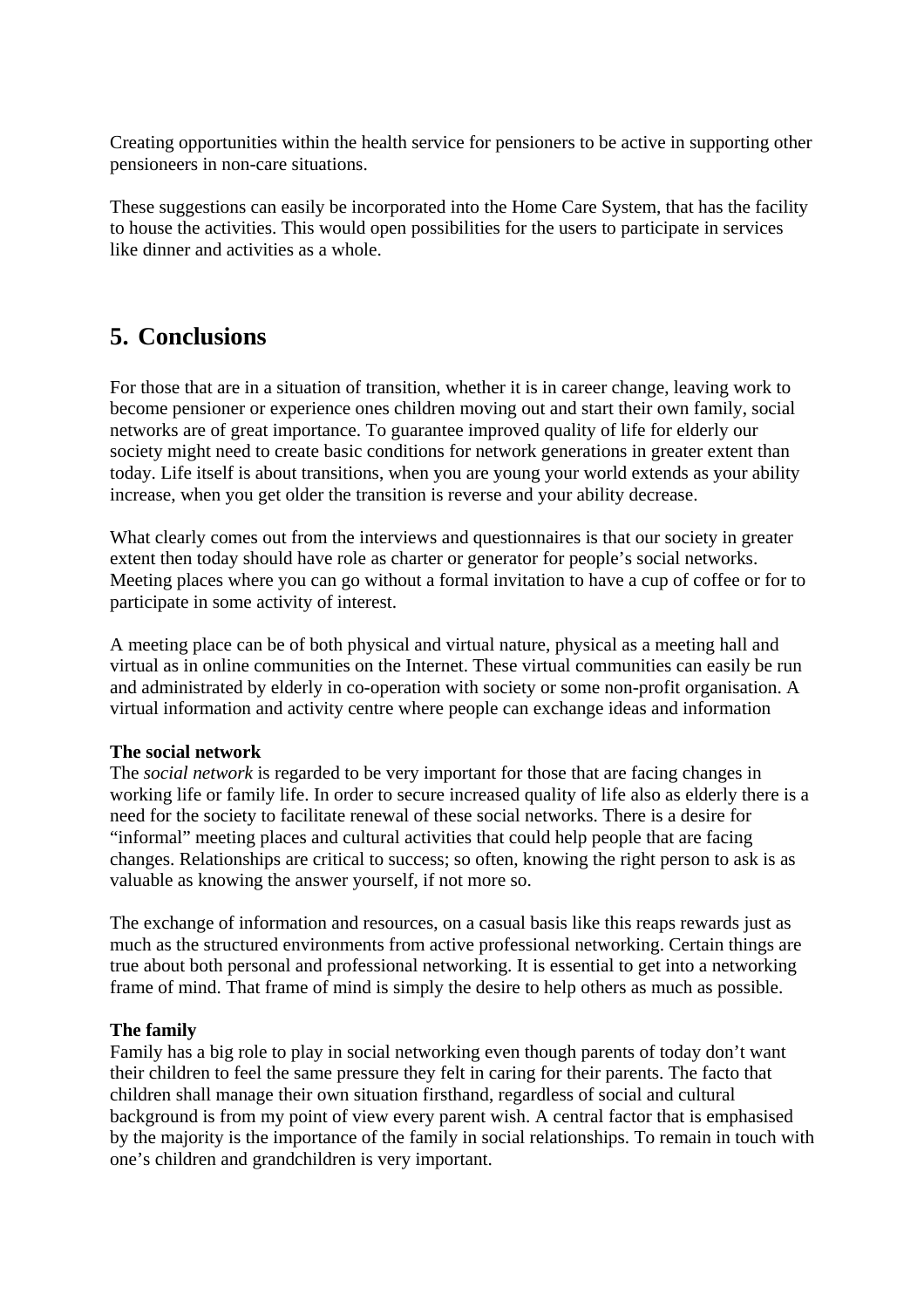To be able to receive visitors, and to receive help, although mostly of a practical nature, for example help with shopping, lawn mowing and so forth is fine from close family. The majority do not however wish for help of a more personal nature from their nearest and dearest, they simply do not wish to be a burden to their children. This is a commonly expressed wish that is apparent both in interviews and surveys.

In the Faroe Islands the family is still a big part of peoples social network, even though the interdependence between the generations are less. They also see the physical distance between them and children and grandchildren as one of their biggest concern. Some even think about moving to the area their children live. We do se that even though family ties are breaking up, the family still is the most important part of the elderly network.

#### **Friends and neighbors**

Friends have in most cases been there over a number of years, from early teens to old age and therefore do play an important role with shared experience and phases in life. Mostly everyone has a need for a life outside family that is ones owns, this does not change because you grow older, you still might not want to share all thoughts and feelings with your family. Another reason why friends and neighbors are so important is because they in most cases also share the same phase in life and can understand what you go through. Good friends and neighbors have an influence in well being, friends have always time for each other.

Meeting new people at hobby courses and other meeting places is also an important factor. Several respondents also say that friends will come to mean more as time passes, perhaps even to some degree replacing family connections, in particular where relatives live some distance away. Key words here are meeting venues and the means to participate in new activities - transport.

## **IT**

To use IT as tool and resource for finding new friends and to be active in society is more and more common in Sweden. There is though a slightly difference between men and women how they use IT in Sweden, women is in fact more positive to IT then men. Women would more frequently educate themselves, join and be active in special interest groups then men. This is reflecting on the women's wish to belong to a bigger social network and in their social engagement. They have a greater need for friends and neighbors than men. The men on the other hand brows the Internet for information and use e-mail more frequently than women, associations and clubs are more important for men.

To communicate trans-nationally and trans-community is a way of building networks in order to organize service and social contact. The Seniornett is a meeting place on the Internet for the pensioners. To develop Seniornett and IT for pensioners is a part of the Norwegian Governments IT-Policy. The Seniornett has several local clubs, including one in Bodø.

To use IT as a tool to communicate is not so common in the Faroes, especially among the elderly. Some use it to communicate with children living abroad and some try to educate themselves or are taking courses in IT, but the majority do not use IT at all.